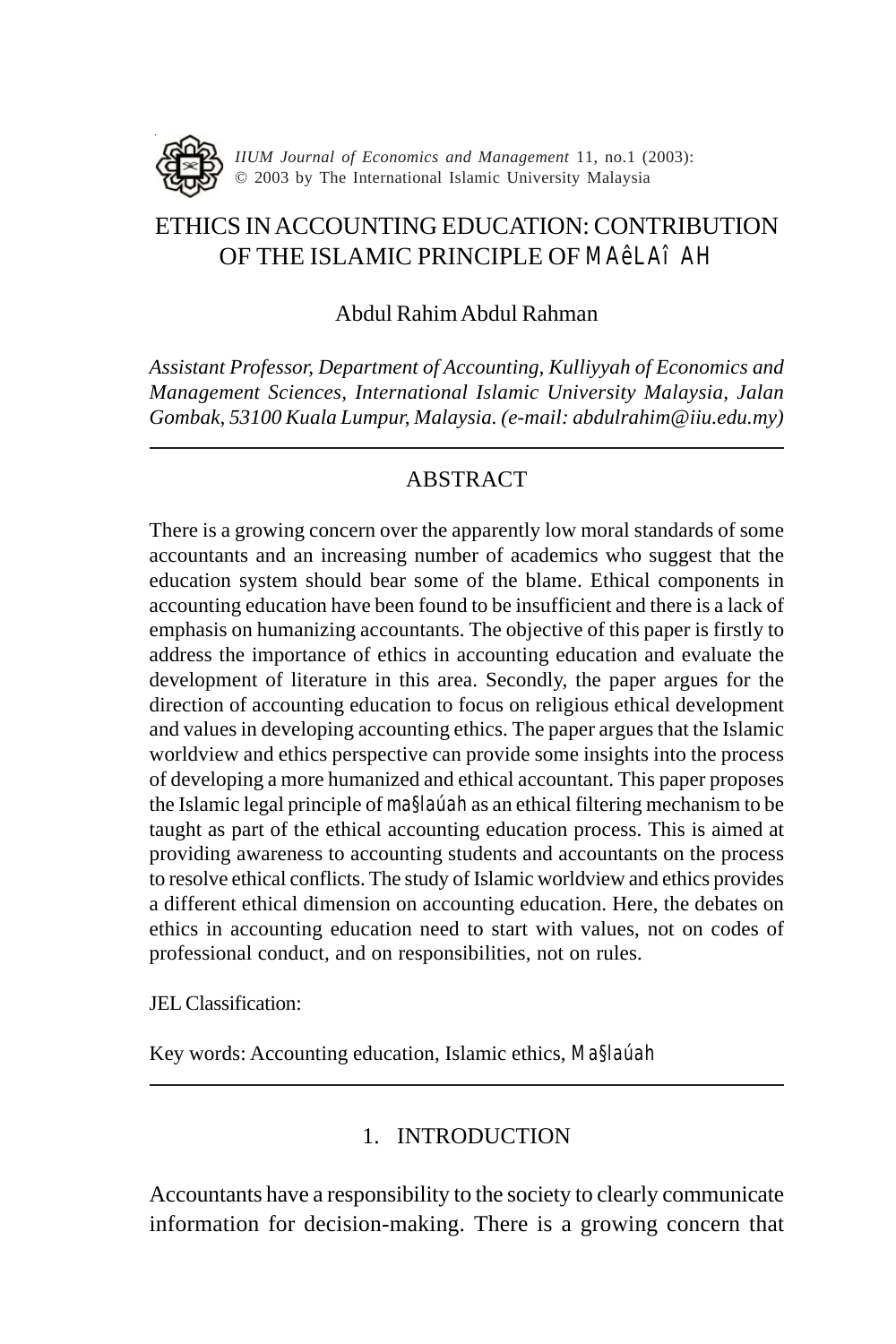accountants, on many occasions, fail to provide the required information demanded by the society. There is also a growing concern over the apparently low moral standards of some accountants. There is an increasing number of academics suggesting that the education system should bear some of the blame (Lehman, 1988; Power, 1991; and Gray et al., 1987). They argued that we need to re-examine the type of educational system that produces accounting professionals who, consciously or otherwise, appear to act unethically (e.g., Loeb and Rockness, 1992).

Realizing the lack of ethical components in accounting education (McPhail, 2001), this paper seeks to address the importance of ethics in accounting education and evaluates the development of literature in this area. The paper argues that the direction should be on religious ethical development and values in developing accounting ethics rather than just focusing on the secular aspect of ethics and professional code of conduct. The paper suggests that the Islamic worldview and ethics perspective can provide some insights into the process of developing a more humanized and ethical accountant. This paper also proposes the Islamic legal principles of *ma§laúah* as an ethical filtering mechanism to be considered as a means to resolve ethical conflicts normally faced by accountants.

#### 2. ETHICS IN ACCOUNTING EDUCATION

The word "ethics" is derived from the Greek word "ethos", which means the character, spirit and attitudes of a group of people or culture. The Concise Oxford Dictionary (1978) defines ethics as relating to morals and the treating of moral questions. Ethics also indicates a philosophical reflection on moral beliefs and practices and ethics is a conscious stepping back and reflecting on morality. Ethics has recently become an interesting topic in accounting as seen in the works of Francis, (1990), Gaa (1990), and Hauptman and Hill (1991).

Accounting is an area of human activity which tends to be regarded by some of its practitioners as neutral and value-free, a reporting function which requires the application of complex technical requirements but no moral involvement beyond adherence to a set of precepts in the form of an ethical code. Accountants do not tend to look beyond the narrow confines of the code to consider their roles as moral agents. It seems likely that they do not consider accounting to be an activity that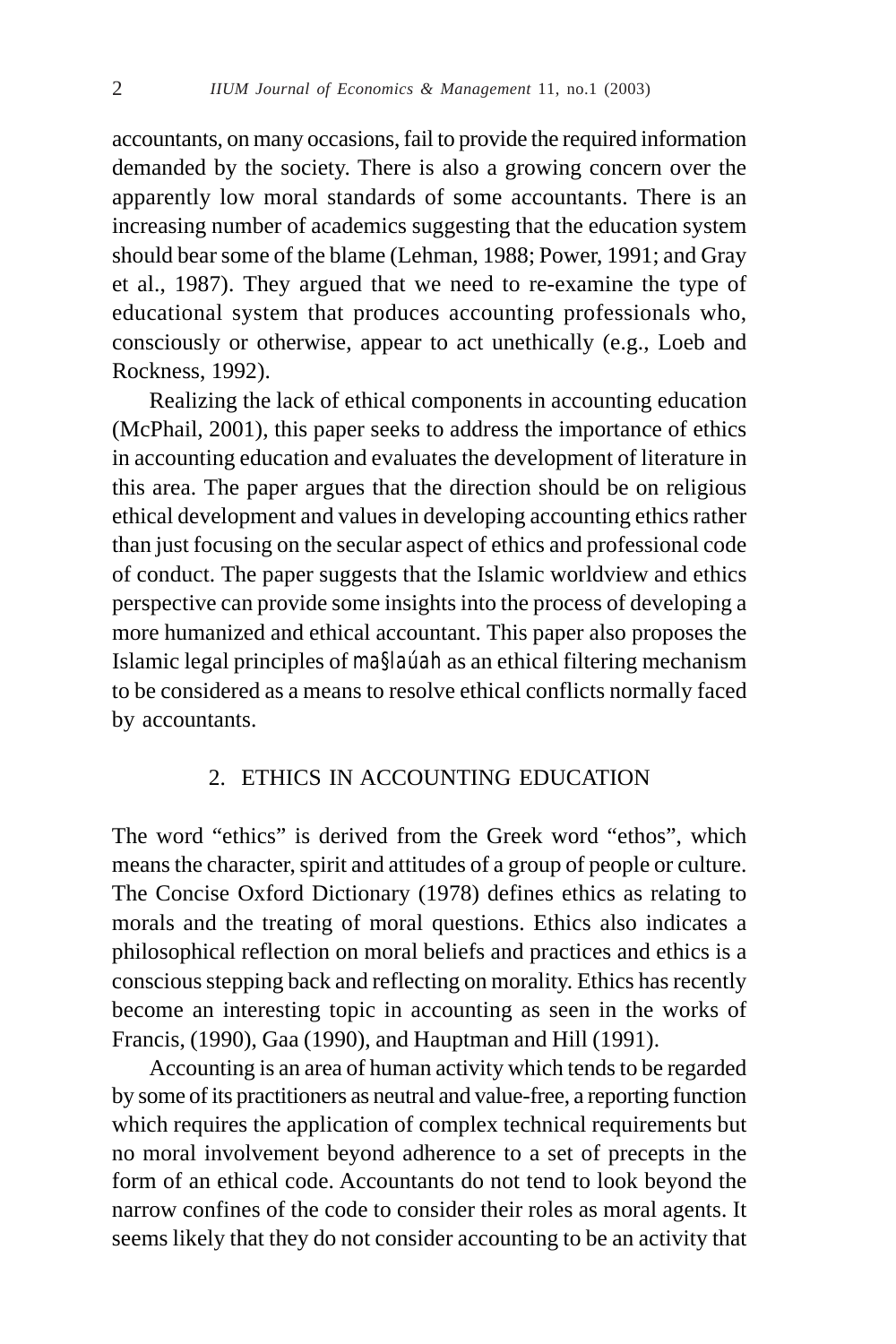really has any substantial moral dimension, even though in other areas of their lives they may be deeply concerned with moral issues.

Many writers, in essence, argue that ethics should be cohesively implanted in accounting practices, because ethics clearly signal and distinguish right from wrong, good from bad, and justice from injustice. Thus, the importance of their presence in accounting rests primarily in their real effects on the life of individuals in the society. Francis (1990, 7) reiterated that because of their potential impact, accounting choices become moral choices:

"Accounting to the extent that it is a choice about how to affect our lived experience . . . is a practice grounded in moral discernment. Accounting is important precisely to the extent that accountant can transform the world, can influence the lived experience in ways which cause that experience to differ from what it would be in the absence of accounting, or in the presence of an alternative kind of accounting."

Behaving ethically is an essential and expected trait of accountants where they are commonly thought of as a public watchdog. In this respect, accountants are expected to adhere to the rules of confidentiality, objectivity and independence. Some argued that accountants have obligations to shareholders, creditors, employees, suppliers, the government, the accounting profession and the public. However, as the conscience of business, accountants often find themselves facing competing obligations. Briloff (1986) viewed accounting as a moral discipline:

"A profession by its very definition presumes an advanced and advancing body of knowledge and a commitment to service, hence service in the public interest. This is especially true for the accounting profession in view of its "third party responsibility."

Accountants are also accepted as *gatekeepers* of financial markets. Without accountants to ensure *quality* and *integrity* of financial information, the markets for capital would be by far less efficient, the cost of capital would be higher, and the standard of living would be lower (Wallman, 1995). This is not out of context as Carroll (1998)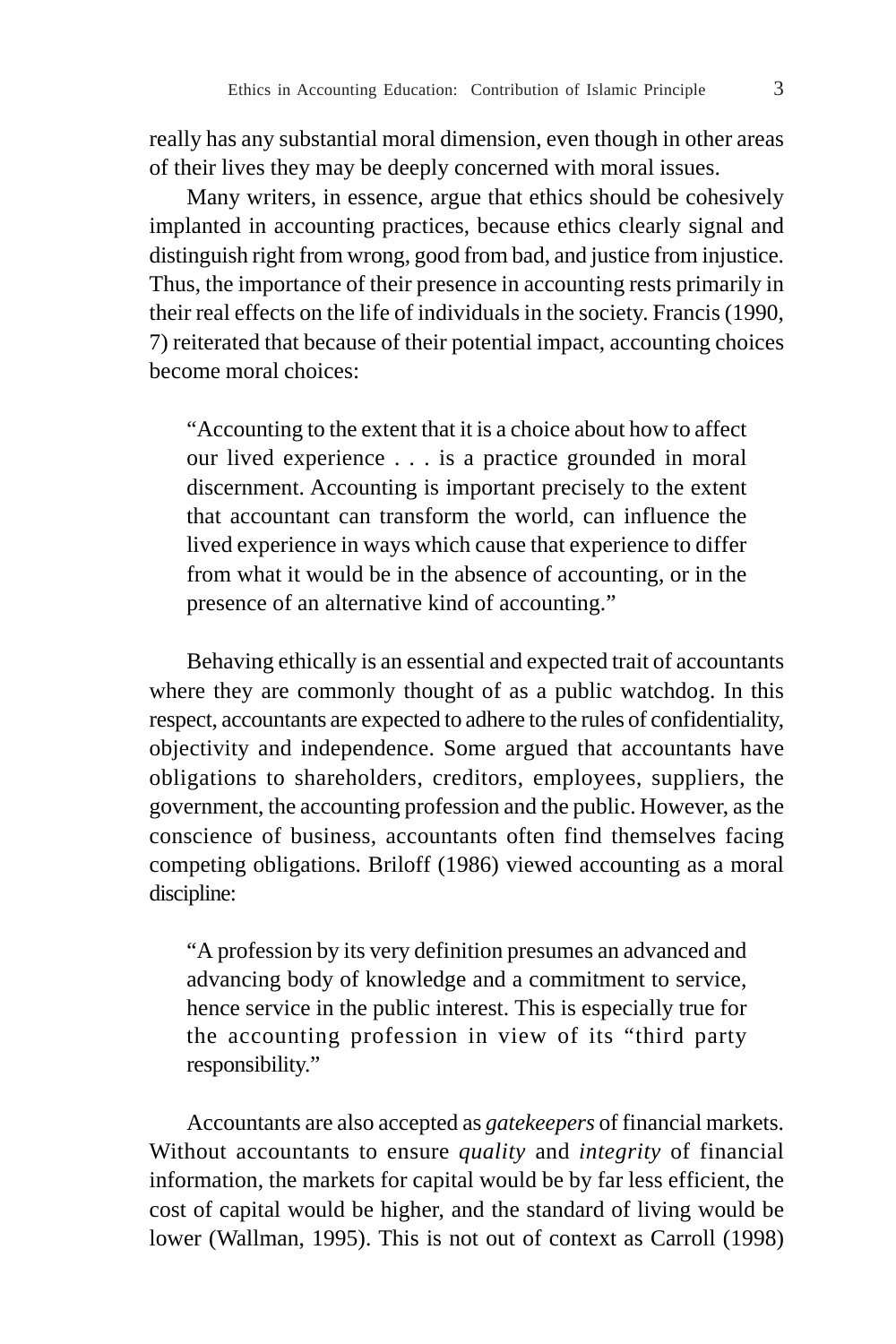asserted that ethics is important to accountants and those who rely on information provided by accountants because *ethical behavior* entails taking the *moral* point of view. Mayper et al. (2000) agreed that accounting as a moral discipline requires accountants to have a responsibility to the society to clearly communicate data that do impact decision-making. Much of the content of accounting information is *moral content* as well as *economic content*.

Ethics instruction has increasingly become an established component of accounting education. Concerns about the level of unethical behavior in practice serve as the impetus for the integration of ethics instruction into accounting courses (McNair and Milam, 1993; and Fulmer and Cargile, 1987). Initially, accounting educators may have been reluctant to broaden the coverage of ethics for a variety of reasons, including lack of space in an already heavy curriculum, lack of instructional materials (McNair and Milam, 1993), and faculty perceptions that no rewards accrue to those who institute such an innovation (Cohen and Pant, 1989). More recently, ethics instruction has begun to be regarded as a necessary part of the socialization of accounting students into the profession (see, for example, Clikeman and Henning, 2000).

Accounting ethics research has participated in this change in accounting education by providing tools to assess both the current level of ethical development of accounting students (Jeffrey, 1993; and St. Pierre et al., 1990) and the effect of adding ethics to the curriculum (Armstrong, 1993).

There are a number of studies aimed at finding out whether accountants are ethical and whether they view their discipline as ethical. Based on some research findings, accountants were found to have less ethical awareness than expected and did not view accounting as an ethical discipline. As noted by the Anderson Report (1986) issued by the American Institute of Certified Public Accountants (AICPA), it was found that accountants did not appear to be sufficiently aware of their ethical responsibilities. In addition, McPhail and Gray (1996) concluded, based on their study in the US, that accounting students were less inclined to view accounting issues as containing moral dimensions when compared with other issues (environmental or social issues).

A study sponsored by the Canadian Chartered Accountants (CCA) found that there was a cultural influence on ethical development among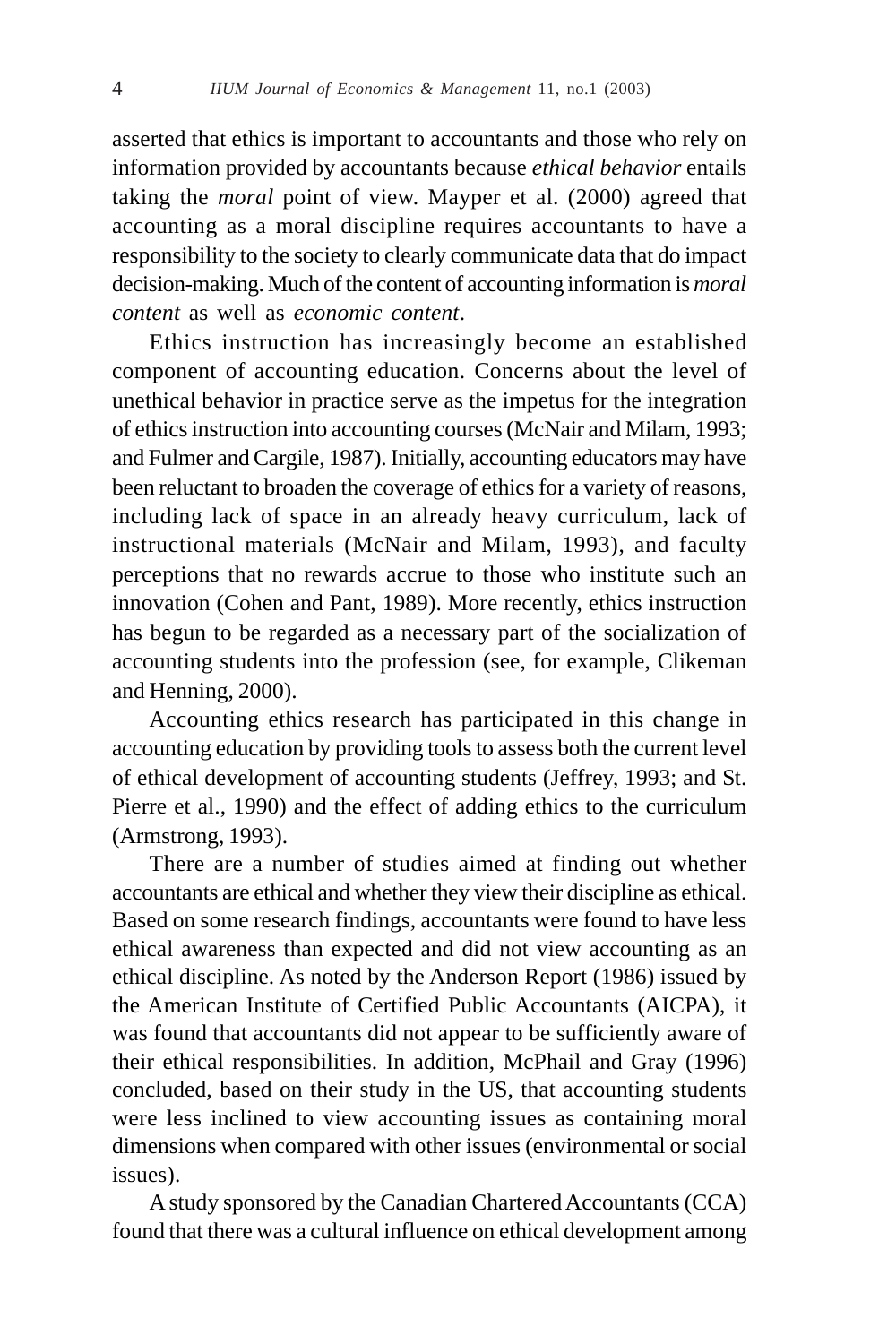accountants whereby Canadian accountants were found to have higher ethical scores than US CPAs. As compared to other professions, accountants were also found to be less ethical. In a recent study conducted in the UK, Dunn et al. (2000) found that accountants tend to have relatively low DIT (Defining Issues Test) scores relative to other professional people (DIT requires respondents to indicate their responses to a series of moral dilemma).

### 3. ISLAMIC WORLDVIEW AND ACCOUNTING

In a Muslim society, accounting should be influenced by the way the economic system is organized and the philosophy underpinning its system. Unlike the Western secular philosophy as exemplified by Kantian ethics, where the emphasis is more on the enlightenment of rationality and strong belief in the power of reason, the Islamic worldview is not merely derived from cultural and philosophical elements aided by science, but one whose original source is Revelation, confirmed by religion, and affirmed by intellectual and intuitive principles (al-Attas, 1995).

Islam literally means 'peace' and 'obedience', and the adherents of Islam have to be 'obedient' to God and to appreciate the purpose of their existence in this world (al-Faruqi, 1982). God is said to have proclaimed that, "I have only created . . . men that they may serve me" (*al-Qur'Œn*, 51:56). The nature of this service is taken to have been spelled out clearly when God, upon creating men, declared, "I will create a vicegerent on earth" (*al-Qur'Œn*, 2:30). Muslims consider humans to be vicegerents of God. Thus, whatever worldly possession a Muslim has is to be held in a stewardship capacity – it is simply in trust from God (Abu-Sulayman, 1994). According to Islam, Muslims are trustees (or stewards) for God: Man therefore agrees to assume this great responsibility in a covenant with God.

An overriding consequence of acceptance of the faith is that everything a Muslim does is to be in accordance with God's wishes as disclosed in the Holy writ (Hamid et al., 1993). These wishes have two major sources. First, they are prescribed by the revealed words of God, in the *Qur'Œn*. Second, they are exemplified by the *Sunnah*, which contains God-inspired acts: sayings of the Prophet Muúammad (pbuh); and descriptions of his conducts. These two sources are the material sources of Islamic law (*Shar¥c ah*). These sources are supplemented by the  $\lim \mathcal{F}$  – the pronouncements representing the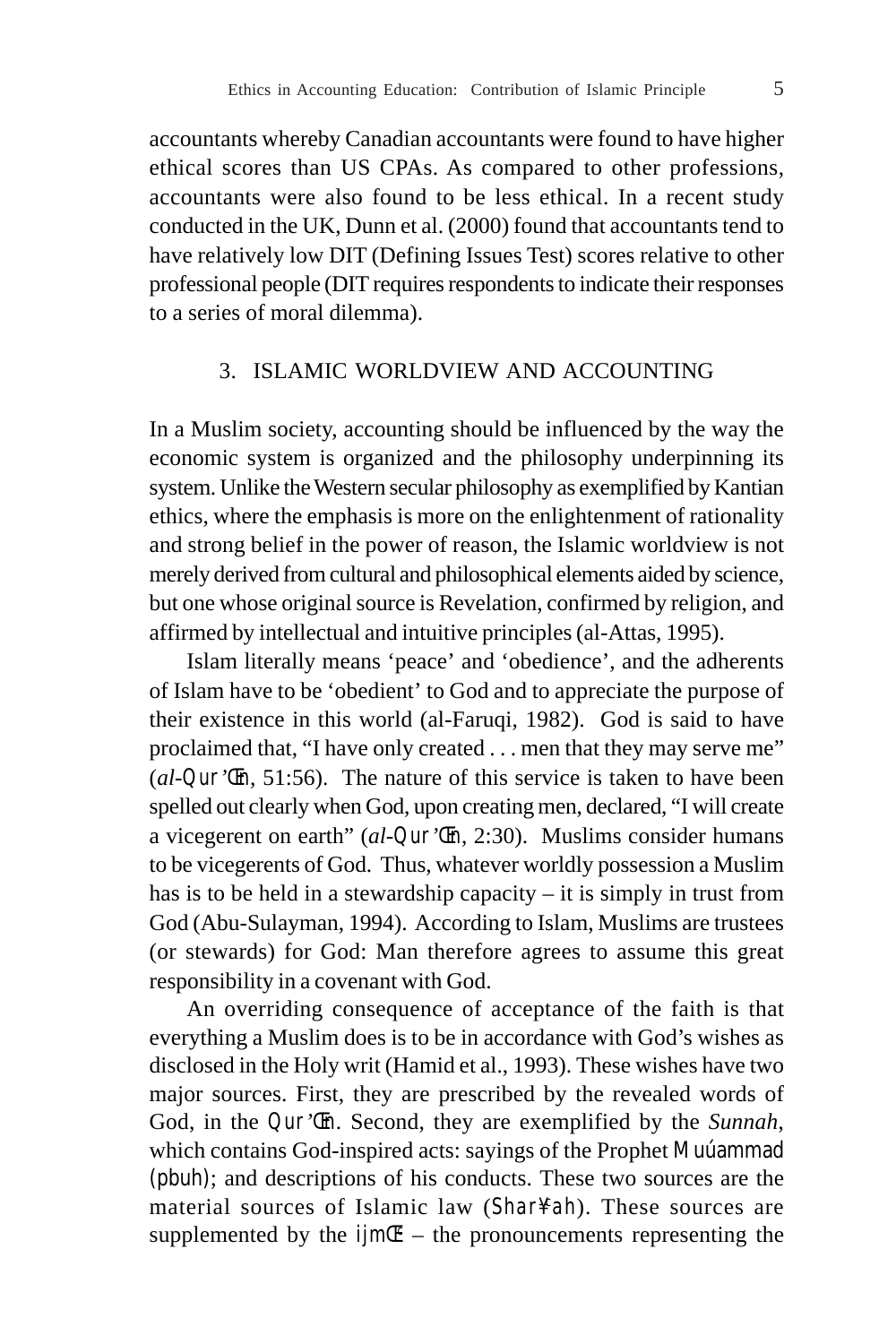consensus of Islamic scholars on matters not addressed explicitly by the *Qur'Œn* and the *Sunnah*.

Islam does not concede to the dichotomy of the sacred and the profane (al-Attas, 1995; al-Faruqi, 1982). The worldview of Islam encompasses both the worldly aspect and the religious aspect, in which the worldly aspect must be related in a profound and inseparable way to the religious aspect, in which the religious aspect has ultimate and final significance (al-Attas, 1995). The worldly aspect is seen as a preparation for the religious aspect. Everything in Islam is ultimately focused on the religious aspect without thereby implying any attitude of neglect or being unmindful of the worldly aspect.

If we examine the role of economic activities in Islam we will find that the philosophy of all human activities should be directed towards the achievement of *fal Eú* a comprehensive human welfare in this life and also in the hereafter. According to Siddiqi (1972), *falΜ* is a tangible quality towards the achievement of God's pleasure. Human welfare, as believed by Muslims, can be achieved without any conflict in the genuine interest of this worldly life and the hereafter.

To achieve this *fal Eu*, economic activities must be morally directed. In any economic decisions, including financial reporting upon economic activities, the ethical values should act as a norm and economic relationships must be regarded as moral relationships. The achievement of *falΜ* is neither dependent on nor related to maximization of wealth or profit nor to the size of the individual business enterprise and quantity of output. Therefore, to a profit-making organization their activities should serve as a means for them to function in the economy. The worldview should be that they provide service to the public by manufacturing and/or trading goods or providing services and in return profit is only an aim to ensure they can operate and grow.

Accounting functions to discharge the accountability of enterprise as a result of separation of ownership and the management. The users might be shareholders, creditors, potential investors and the public. In the Muslim society, the concept of accountability is ingrained in the basic creation of Man as a vicegerent of God on the earth. Man's mission on earth is to fulfill the purpose of his existence in the universe. Man is thus created as a trustee and is accountable for all his actions (Abu-Sulayman, 1994). In Islam, accounting should function not only as a service activity providing financial information to the users and to the public at large but, more importantly, accountants should discharge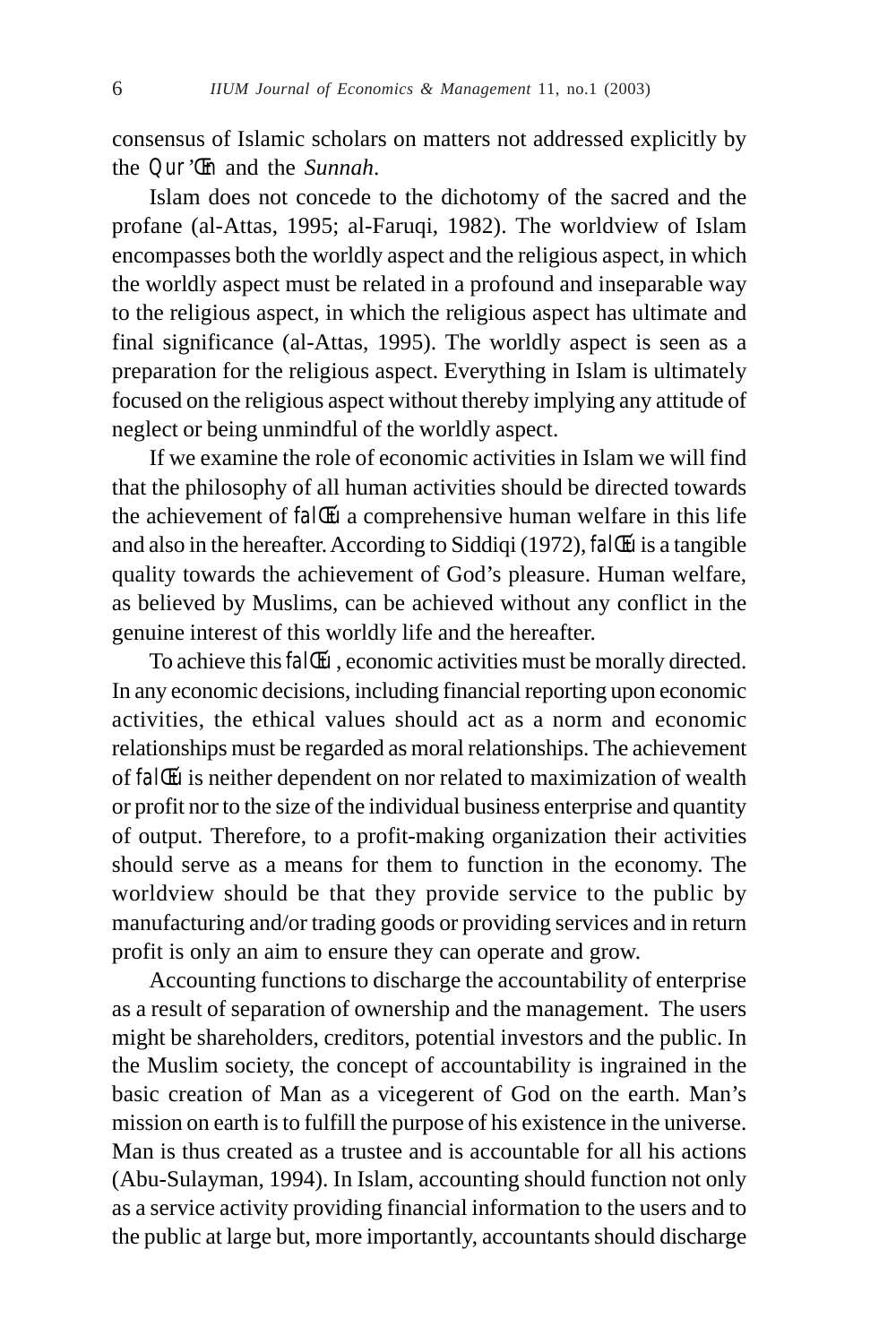their accountability by providing information to enable society to follow God's commandments.

Muslims also believe that men are vicegerents on earth and directly accountable for all their actions as they are only trustees of God. Therefore, in this sense, accountants should lay formal claim to the status of moral arbiters to ensure the responsibility and transparency of an organization's internal procedures, so that issues of policy and governance are properly debated and recorded, at the point where the moral problems arise in the first place (Gambling and Karim, 1991).

In the light of the above worldview of Islam, some ethical notions assume a broader and more holistic significance to the accountant. In terms of responsibility, the accountant in Islam is not merely responsible to human superiors, the management/client or shareholders. He/She is a servant and trustee of God in all situations, and is simultaneously responsible to God, the Owner of his very self and the resources he is utilizing and managing. To forget or to neglect this fundamental aspect of this responsibility is tantamount to a betrayal of divine trust with all the attending consequences in this world and in the next (Hassan, 1995).

The accountant in Islam is not only required to maintain a good relationship with superiors, clients and the management but he is also required to maintain, improve and strengthen his relationship with his Master by fulfilling his religious obligations. In fact, the relationship with the Master (*úabl min AllŒh*) will determine the mode of relationship with fellow servants (*úabl min al-nŒs*) (Hassan, 1995). Guided by the proper relationship with God, the human accountant would then be inspired by the values of truthfulness, fairness, tolerance, uprightness, etc.

The accountant in Islam is motivated to provide work and excellent service because as a holder of *amŒnah* (Trustee of God) on earth he must search for the bounties of God. His/Her work is a form of *camal §Œliú* (virtuous deed) which becomes the key for the attainment of *fallEu* (true success in this world and in the hereafter). His/Her work is also a form of *<sup>c</sup> ibŒdah* (servitude to God) in so far as it is in conformity with the divine norms and values. The accountant who is imbued with the worldview of *tawú¥d* (oneness of God) is not anti-profit or antiworldly gain within the limits provided by religion. His vision of success and failure, however, extends beyond worldly existence to the life in the hereafter.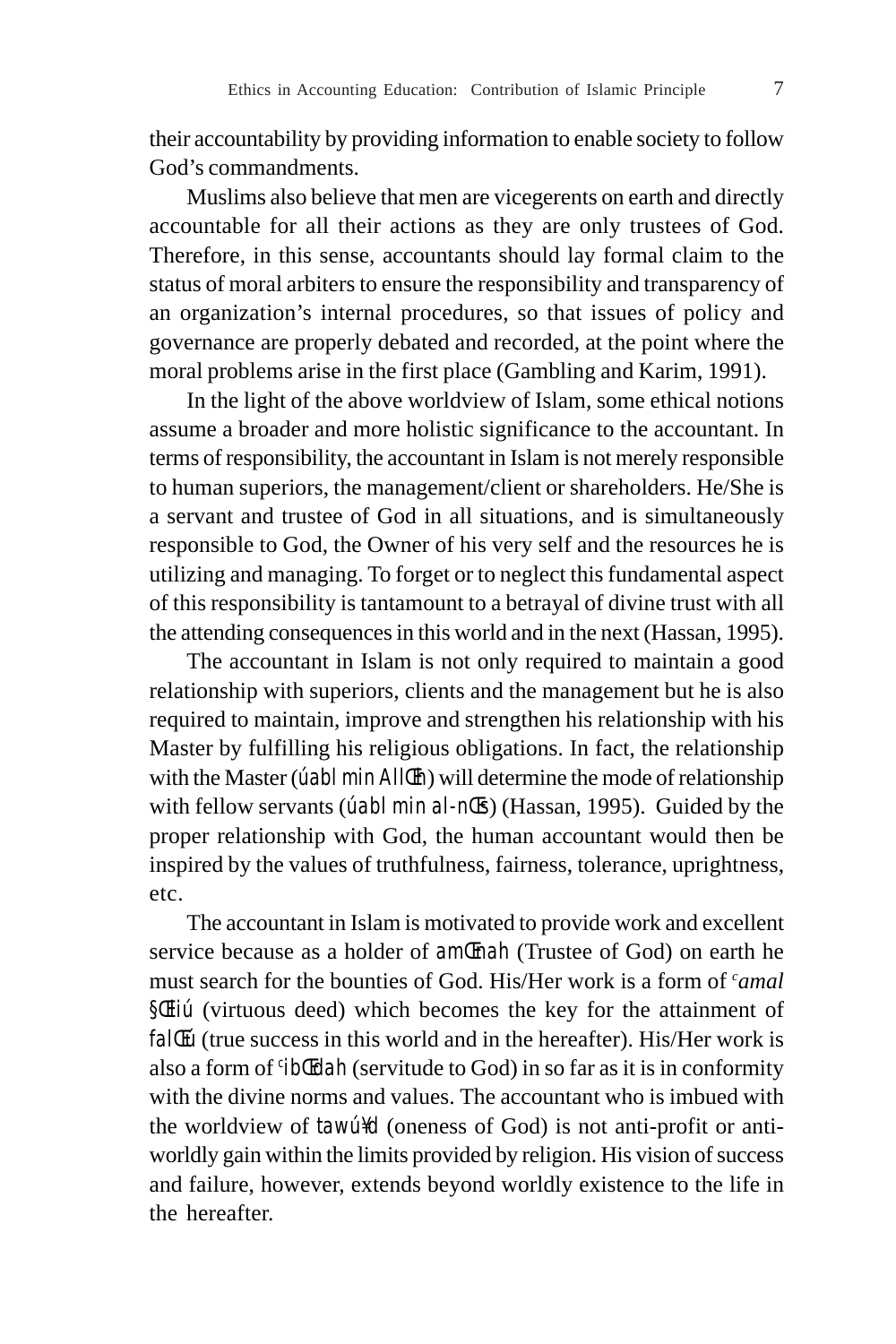## 4. THE ISLAMIC ETHICAL PRINCIPLE OF MA<sub>ê</sub>LAî AH AND ACCOUNTING ETHICS

As discussed in the previous section, this paper argues that accounting education has to incorporate ethics as part of the integrated curriculum whereby from an Islamic perspective accountants need to free themselves from the secular worldview which treats ethics as an ulterior aspect of professional and worldly life. This paper proposes an Islamic process of training accountants to be more humanized and elevate their role as an ethical human being. Islam indeed views the work of accountants as important to ensure proper management of this world in order to achieve the ultimate blessing of God as vicegerents (*khal¥fah*) on the earth.

In this section, the paper argues that in order for accountants to be able to act as moral arbiters in a business society they need to be imbued with an Islamic ethical 'filter' mechanism. This is where the paper proposes the Islamic legal principles of *ma§laúah* as the basis of setting proper priorities for the work to be undertaken by the accountants. In this regard, accounting education has to be developed by instilling the proper stages of the ethical decision-making process that incorporate religious considerations and public interest.

Islam defines the responsibility which the individual has to society, and that which society has to the individual and tries to harmonize their interests as far as possible. Islam also remedies or punishes any loss which either of them may suffer in undertaking the duties related to the various fields of life, both spiritual and material alike. Every individual is charged in the first place to conscientiously perform his own work; for the results of individual work are, in the long-run, advantageous and beneficial to the community (Qutb, 1975).

The principle objective of the *Shar¥c ah* (Islamic Law) is the realization of benefit to the people, relating to their affairs both in this world and in the hereafter. The *Qur'Œn* is descriptive of the objectives of the *Shar¥ah* when it declares, "O mankind, a direction has come to you from God; it is a healing for the ailments in your hearts and it is a guidance and mercy to believers" (*al-Qur'Œn,* 10:75). Kamali (1989) identified three areas which constitute the primary objectives of *Shar¥c ah* (*maqΤid al-Shar¥c ah*); namely, to educate the individual, to establish justice, and to realize benefit (*ma§laúah*) to the people.

The majority of Islamic jurists are in agreement that there is no law in the whole of *Shar¥c ah* that does not seek to secure *ma§laúah*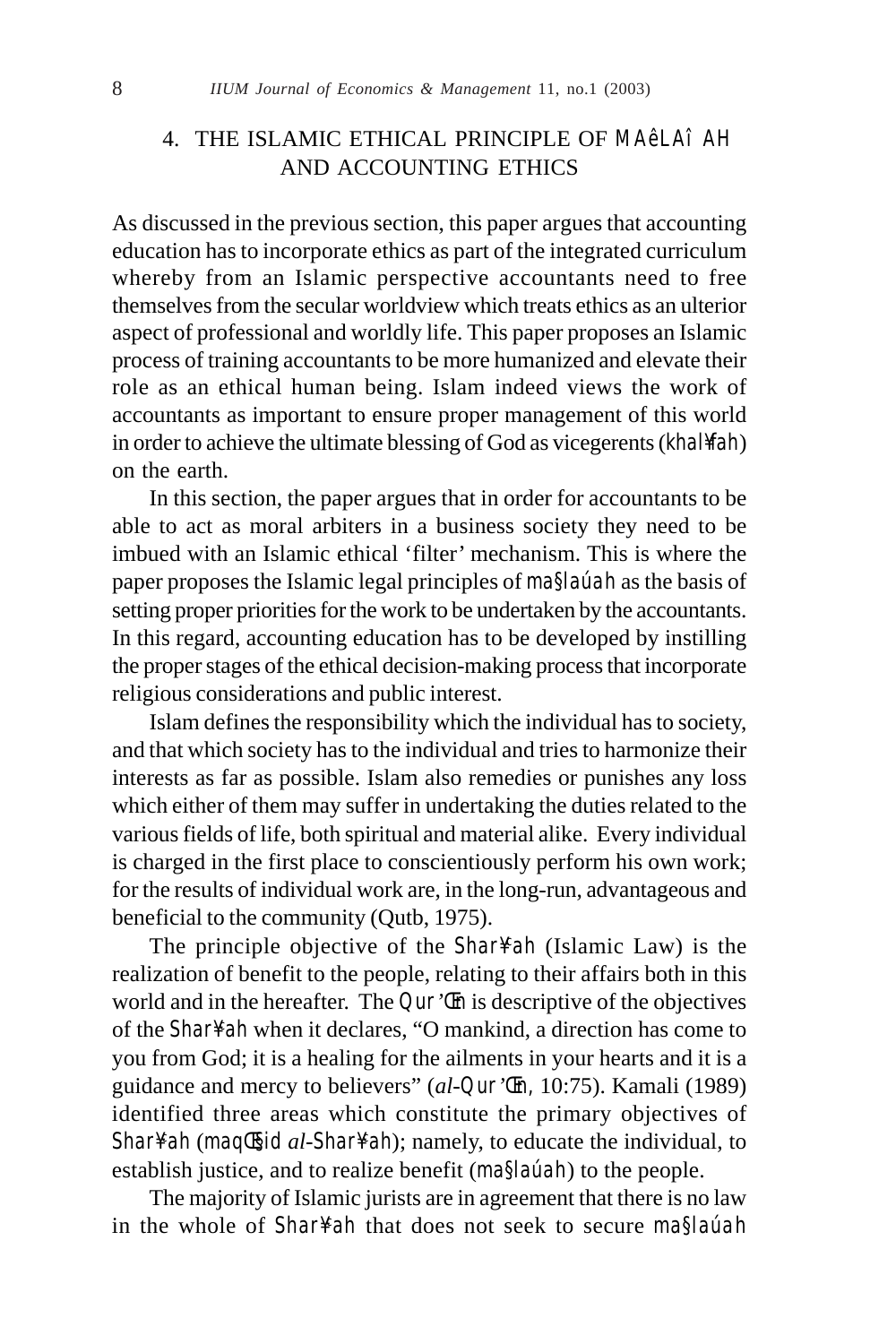(Kamali, 1989). Masood (1989) explained that *ma§laúah* in its relational sense means a cause, a means, an occasion or a goal which is good. It also means an affair or a piece of business which is conducive to good or that is for good. *Ma§laúah* as a principle of legal reasoning to argue that 'good' is lawful and that 'lawful' must be good.

ShŒ‹ib¥ (as quoted in Masood, 1989) defined *ma§laúah* as that which concerns the subsistence of human life, the completion of man's livelihood, and the acquisition of what his emotional and intellectual qualities require of him, in an absolute sense. The second element in the meaning of *ma§laúah* is the sense of 'protection of interest'. This protection of *ma§Œlih* (plural of *ma§laúah*) was classified by ShŒoib¥ into three types, namely the essentials (*èar´riyyŒt*), the complementary (*úŒjiyyŒt*) and the so called embellishments (*taúsiniyyŒt*).

Kamali (1989) stressed that the essential benefits (*èar´riyyŒt*) are defined as those on which the lives of the people depend which consists the following five: *d¥n* (religion); *nafs* (family), *mŒl* (property), *c aql* (intellect) and *nasl* (offspring). The complementary interests (*úŒjiyyŒt*) supplement the essential interests and refer to interests whose neglect leads to hardship but not to total disruption of normal life. The example of the ban on alcohol so as to prevent its consumption, and concessions that the *Shar¥ah* has granted with regard to religious obligations for the traveler and the sick all fall under this category. The embellishments (*taúsiniyyŒt*) refer to interests whose realization leads to improvement and the attainment of that which is desirable such as cleanliness, avoiding extravagance, etc.



ShŒ‹ib¥ (as quoted in Masood, 1989) regarded the above division of *ma§Œliú* as a structure consisting of three grades which are connected to one another. His detailed analysis reveals two aspects of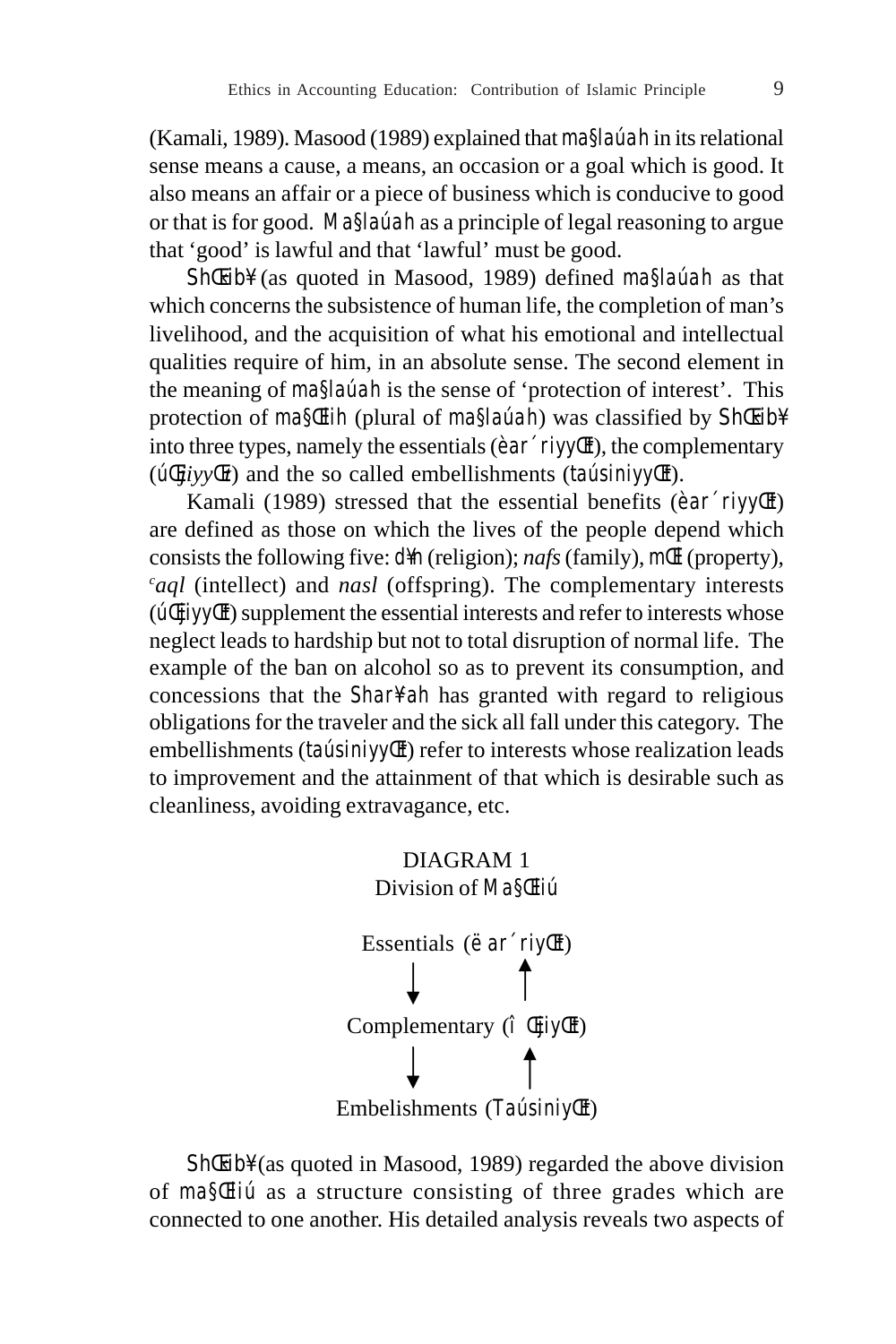their relationships with one another. First, every grade separately requires annexion of certain elements which supplement and complement this grade. Second, every grade is related to the others.

In order for the *ma§Œliú* to be valid, it must fulfill certain conditions, one of which is that it must be genuine (*úaqqiqiyyah*) (Kamali, 1989). And in order to ensure the objectivity in the determination of *ma§Œliú*, reference is to be made not to the individual benefit or desire but to the consideration of public interest whose validity is independent of relative convenience and utility to particular individuals. Hence, the interest which it seeks to uphold must also be objective and universal, not relative and subjective (Kamali, 1989).

The other two principles of the *Shar¥ah* which are integral to the general concept of *ma§laúah* are the removal of hardship (*raf alharaj*) and the prevention of harm (*daf al-darar*). The *Qur'Œn* (22:78) declares that "God never intends to make religion a means of inflicting hardship on you". This is confirmed elsewhere where we read in more general terms that "God never intends to impose hardship on you" (*al-Qur'Œn,* 5:6), and then it is declared in an affirmative sense that "God intends to make things easy for you" (*al-Qur'Œn,* 4:28).

The principles of *ma§laúah* can contribute to establishing guidelines for moral judgement. The codes of professional conduct should outline how to achieve public interest and in the case of conflict, how to resolve that conflict. In this sense, the principles of *ma§laúah* function as a general guideline to an ethical filter mechanism by providing three levels of judgement to be used by accountants when resolving ethical conflicts.

In the first level, whatever financial decisions and accounting disclosures of business activities the public requires for living especially in terms of their life (self and family), property and intellect, must be protected. Any of the business activities which can affect these basic attributes must be disclosed and debated, not only in terms of their financial implications but also in terms of their essential social implications. The examples include business activities which can endanger the lives of the people such as air and water pollution; damage to property and lives as a result of environmental degradation (e.g., Gray et al., 1987); and disruption of people's intellect as a result of manufacturing of illicit drugs for public consumption.

In the second level, the protection of complementary public interests which presumes that any negligence or action which may lead to difficulties but not total disruption to the public must also be accounted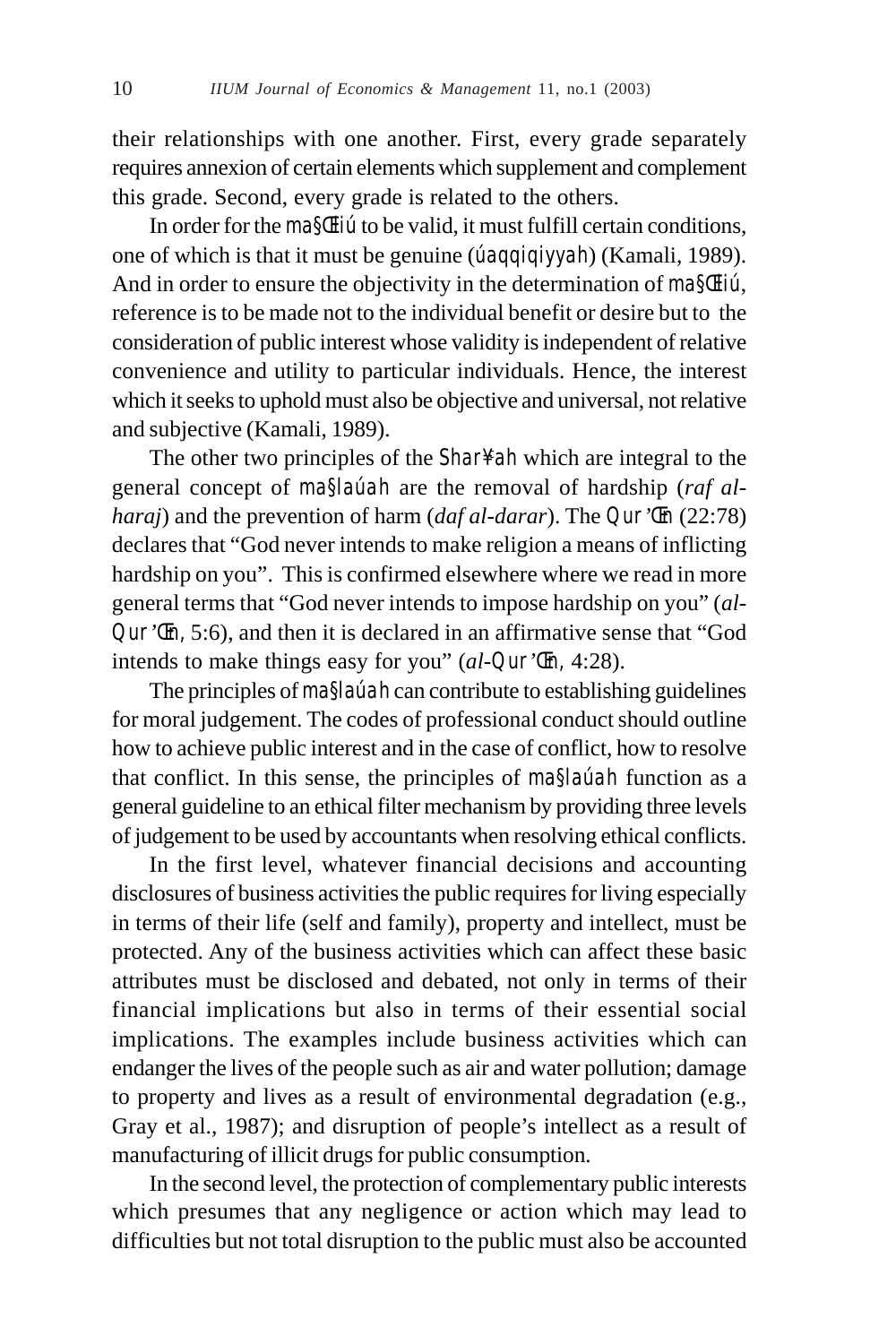for by accountants. Examples that may fall under such protection include involvement in, trading with or manufacture or sale of tobacco and alcohol which affect the health of the public; involvement in fur trade, animal experimentation and exploitation which damage the lives of the animals; and trading or manufacture or sale of violent magazines and videos which instill bad moral behavior to the public (e.g., Carpenter, 1995). The public must be protected from these types of activities, and therefore accountants need to disclose the effect of the company's activities of this nature, both in terms of their financial and social implications.

In the third level, the need to achieve embellishments refers to the interests which, upon realization, leads to improvements and attainment of that which is desirable to the public. Therefore, accountants' reports need to reflect such attributes as relevance, comprehensible, reliability, completeness, objectivity, timeliness and comparability. All these attributes are familiar to accountants but have sometimes been taken for granted. There are many studies that found accountants' reports to be difficult to understand by the general public because of too many technical terms and jargons being used and abused (e.g., Beattie and Jones, 1992). Also, sometimes accountants' reports reflect biases upon which they over-portray the financial position of their clients. In addition, the reports are sometimes unreliable in the sense that the auditors' independence is always questioned by the public which raises concerns on the credibility of financial reporting (e.g., Moizer, 1985).

These three levels of public interest protection are interrelated with the former level of protection being the most important compared to the later. In the case where accountants face conflicts between protecting the essential public interest and the complementary public interest, the former should be given priority. These guidelines will be of limited use unless and until the accountants have been taught their responsibilities and obligations through formal accounting education in the institutions of higher learning, through qualifying professional examinations and/or through informal courses conducted by the professions. Therefore, in order for the codes of professional conduct to be of value it is always necessary to have a comprehensive ethical education to complement them.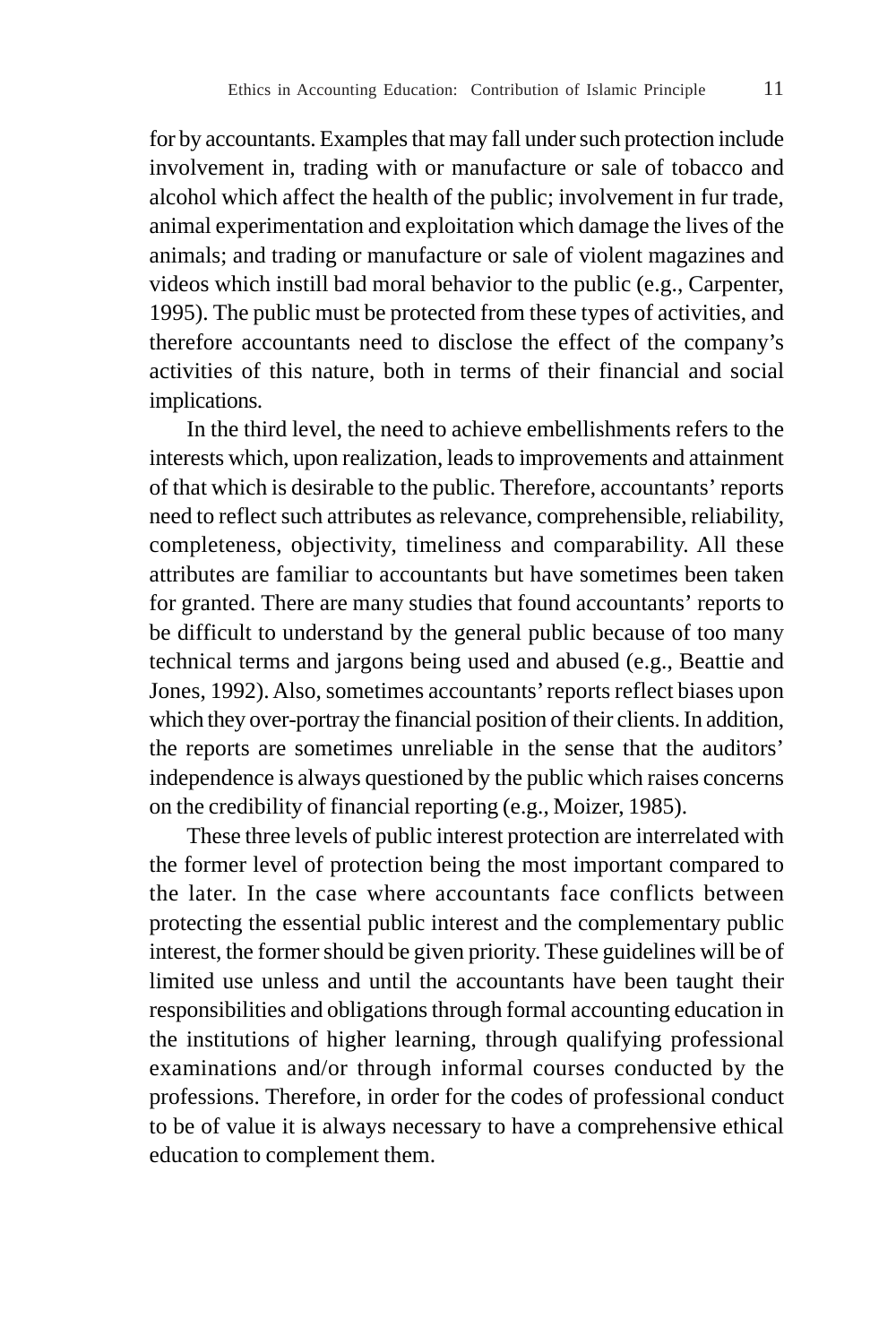# 5. INCORPORATING ISLAMIC ETHICS IN ACCOUNTING EDUCATION: AN EXPLORATION

In the Islamic sphere, the only notable effort so far to establish a code of ethical conduct for accountants was developed by the Accounting and Auditing Organizations of Islamic Financial Institutions (AAOIFI) in 1998. The AAOIFI is a body established with the objective, among others, to develop, promulgate, and review accounting standards to be complied with by the member institutions. The rules of ethical conduct stated in this code shall apply to internal accountants, internal auditors and external auditors of Islamic financial institutions.

The AAOIFI's code of ethical conduct for accountants presents an ethical framework for accountants derived from the Islamic Shar<sup>y</sup>ah rules and principles. The basic assumption of this code is that Muslim accountants will be motivated to comply with such a code for reasons due to religious beliefs and as a means of obeying Allah's orders and refraining from things forbidden by Him. In addition, accountants will be motivated to observe the ethical principles contained in the professional codes of ethics provided that the latter principles do not contravene the *Shar¥ah* rules and principles. The code also aims to help in developing the accountant's ethical awareness by bringing to their attention ethical issues involved in professional practice.

The structure of the AAOIFI's code of ethical conduct consists of three sections; namely the *Shar<sup>y</sup>* ah foundations of accounting ethics, the principles of ethics for accountants, and the rules of ethical conduct for accountants. The *Shar<sup>y</sup>* ah foundations of accounting ethics delineate seven basic foundations; namely, integrity, vicegerency, sincerity, piety, righteousness, Allah-fearing, and, accountability to Allah. From these seven foundations, AAOIFI developed six basic ethical principles; namely, trustworthiness, legitimacy, objectivity, professional competence and diligence, faith-driven conduct, and professional conduct and technical standards. Finally, for all six ethical principles, they developed guiding rules for accountants in their professional works.

A critical evaluation of the AAOIFI's code of ethical conduct will show that having a code is not a solution to the ethical challenges faced by accountants. The AAOIFI's code of ethical conduct will be of use as a guide to Muslim accountants and accounting students. However, the code of ethical conduct cannot and does not intend to provide an operational guide for, or impart ethical awareness among accountants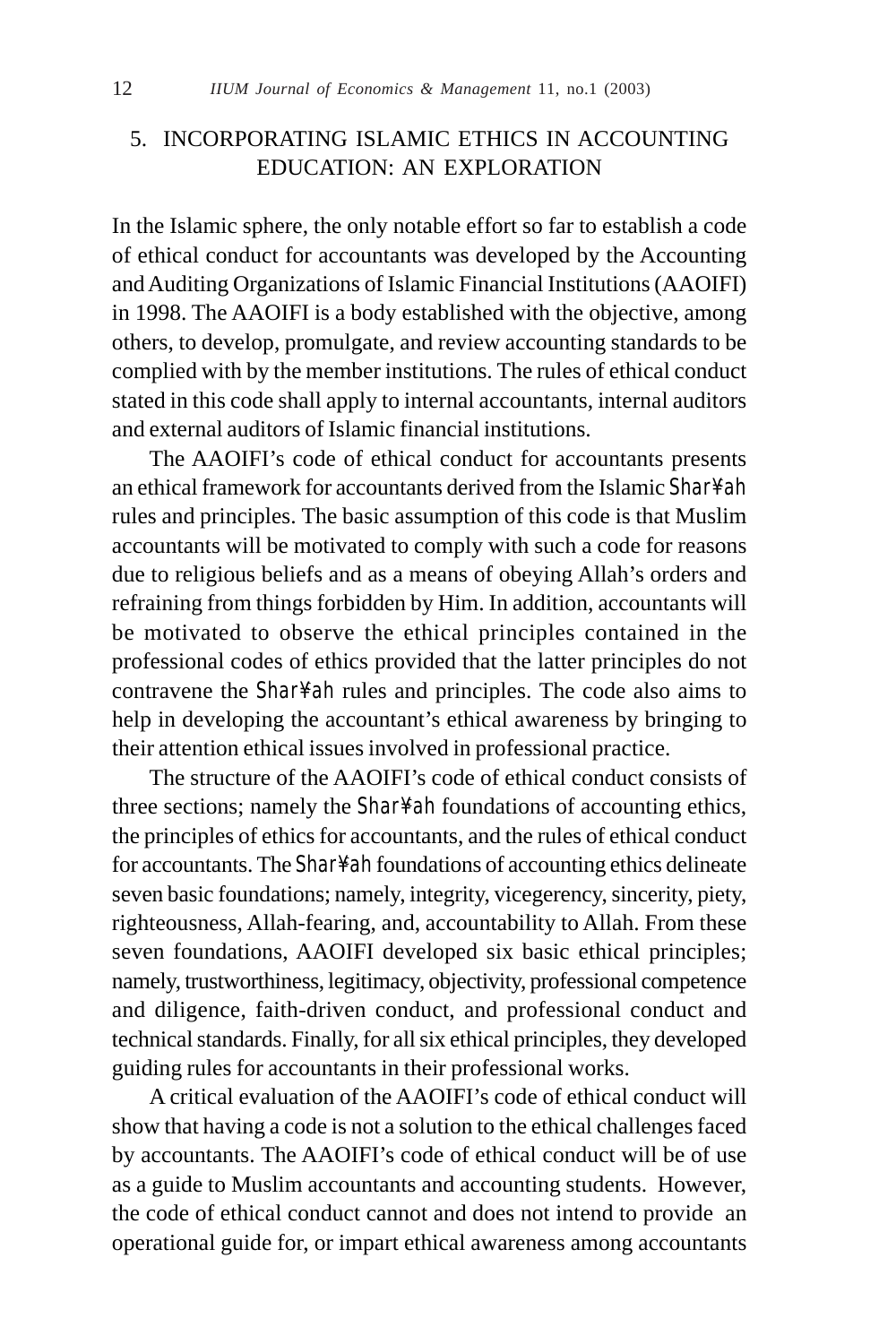and accounting students. Empirical studies need to be undertaken to explore the acceptance of this code especially among accountants and auditors of Islamic financial institutions that have adopted the AAOIFI's code of ethical conduct as their guide. The AAOIFI code serves as a collection of Islamic ethical concepts and principles but lacks an operational guide on how to impart the Islamic ethical principles into the Islamic financial institutions. This is where the principle of *ma§laúah* can operate as an ethical filter mechanism and it can also be used as an ethical framework to resolve conflicting issues faced by accountants in performing their duties.

Despite continuous efforts made by many accountancy professional bodies including AAOIFI to develop a code of ethical conduct, some research findings as highlighted earlier indicated that much more are desired from accountants. Some even argued that ethics, however, go well beyond enforcement. Codes may help improve the ethical dimensions of practice by helping people develop the habit of doing the right thing and by providing a framework for ethical practice. Clearly, however, having codes of ethical conduct are not sufficient. Without *a firm commitment to do what is right*, the desire for money, power and position may take precedence over codes in the absence of effective enforcement (Carroll, 1998).

The realization that having a code of ethical conduct is necessary but may not be sufficient has prompted many to suggest that ethics need to be systematically incorporated into the accounting curriculum both at the tertiary level as well as in the professional education. However, there are a number of approaches that had been identified and can be adopted in teaching ethics in the accounting curriculum. Carroll (1998), for example, identified at least three models for integrating ethics into the accounting curriculum: devote half a semester of the Introduction to Business course to general business ethics; integrate ethics into each and every accounting course throughout the curriculum; and, develop a capstone course at the senior level that deals with the complex issues of business, social responsibility and professional responsibility.

This study suggests a capstone course on Islamic accounting ethics as a process to teach ethics in the accounting curriculum. The course can be taken by final year undergraduates in the final semester to consolidate and put into a proper perspective the knowledge of accounting techniques and professional values that they have acquired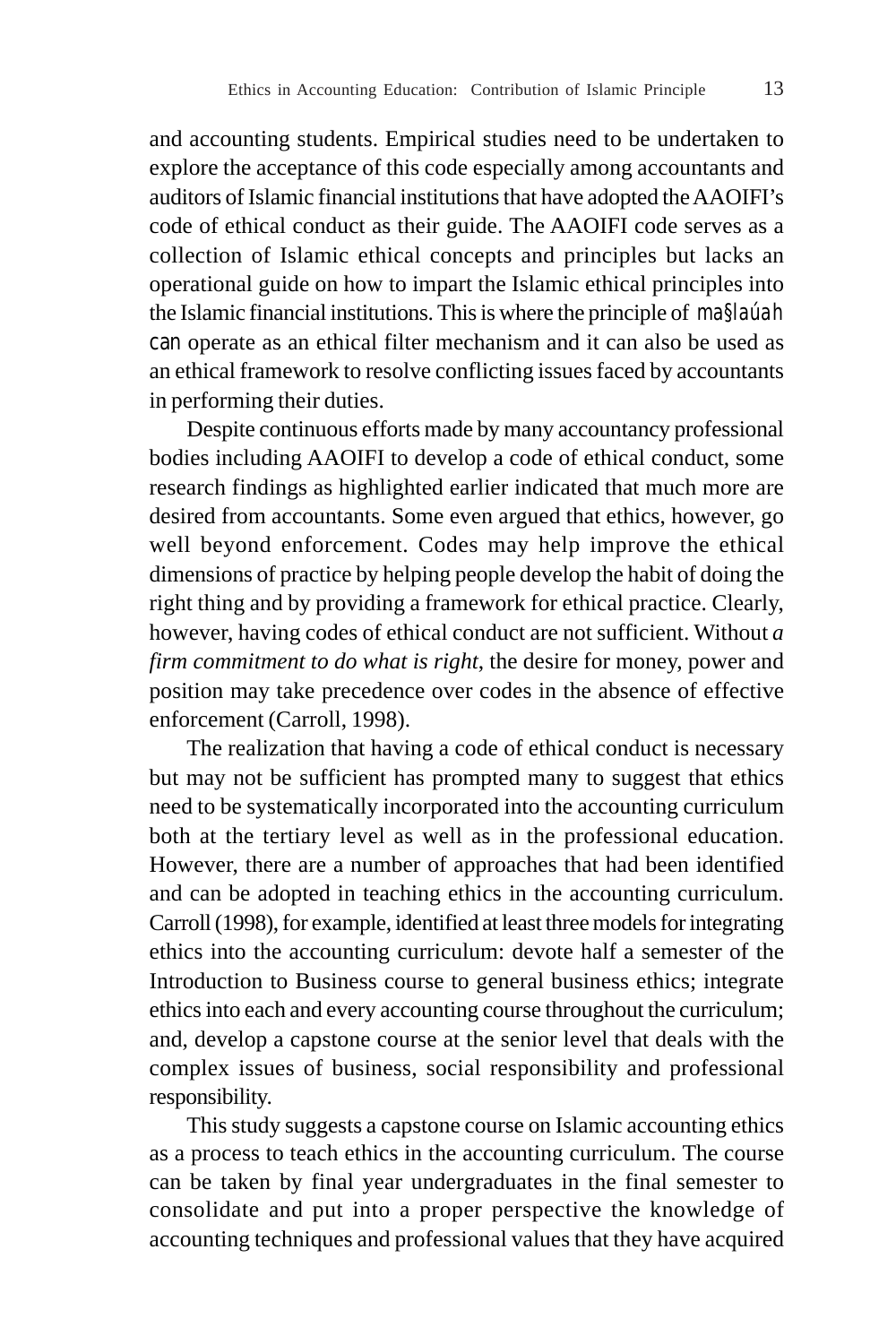in the earlier studies. Among the broad objectives of the courses are first, to impart the importance of the Islamic worldview such as the Islamic belief (*tawú¥d*), the role of men as vicegerents (*khal¥fah*), the pursuit of success that transcends beyond this worldly life (*falΜ*), and others. This is important to expose students to the Islamic worldview and ethics and later on to relate all these principles to ethical problems in accounting.

Secondly, the course should also aim to make students aware of emerging issues facing the accounting profession and accountants. The AAOIFI's code of professional conduct can be used as a material to explain and expose students to the attributes of ethical awareness and principles from an Islamic perspective. However, the practical usefulness of the AAOIFI's code will be limited to the explanation of ethical principles such as trustworthiness and the like. It will be insufficient to impart ethical principles to students. Here, the teaching of the principles of *ma§laúah* as an ethical filter mechanism as explained earlier in this article, in theory, can contribute towards enhancing ethical awareness, particularly among Muslim accountants.

Ethics education, as contended by McPhail (2001), needs to pay attention to at least three major issues. First, ethics should not be treated as just another subject that students learn about. Islamic ethics is of no exception and it should be taught as a subject where students can relate to comprehensive ethical dilemmas that they have encountered in the accounting curriculum as well as to potential ethical dilemmas that they might be facing when they join the accounting profession. Secondly, ethics education should not involve the uncritical assimilation of professional codes of conduct. Students need to be exposed to critical debates and discussions on the code of professional conduct and not to treat ethical codes as just written guidelines. There must be a proper education process for the students to internalize ethical principles.

Finally, studying abstract ethical theory is not that important although a familiarity with broad ethical principles and concepts might be useful. The article argues that ethics education should attempt to humanize accounting students, that is, it should engender a sense of moral commitment towards other individuals. One of the most important objectives is, therefore, to develop an empathy with "others". As rightly pointed by McPhail (2001), emotion should be introduced into accounting education and, in particular, emotional commitment to other individuals should be encouraged. It is also suggested that increasing ethical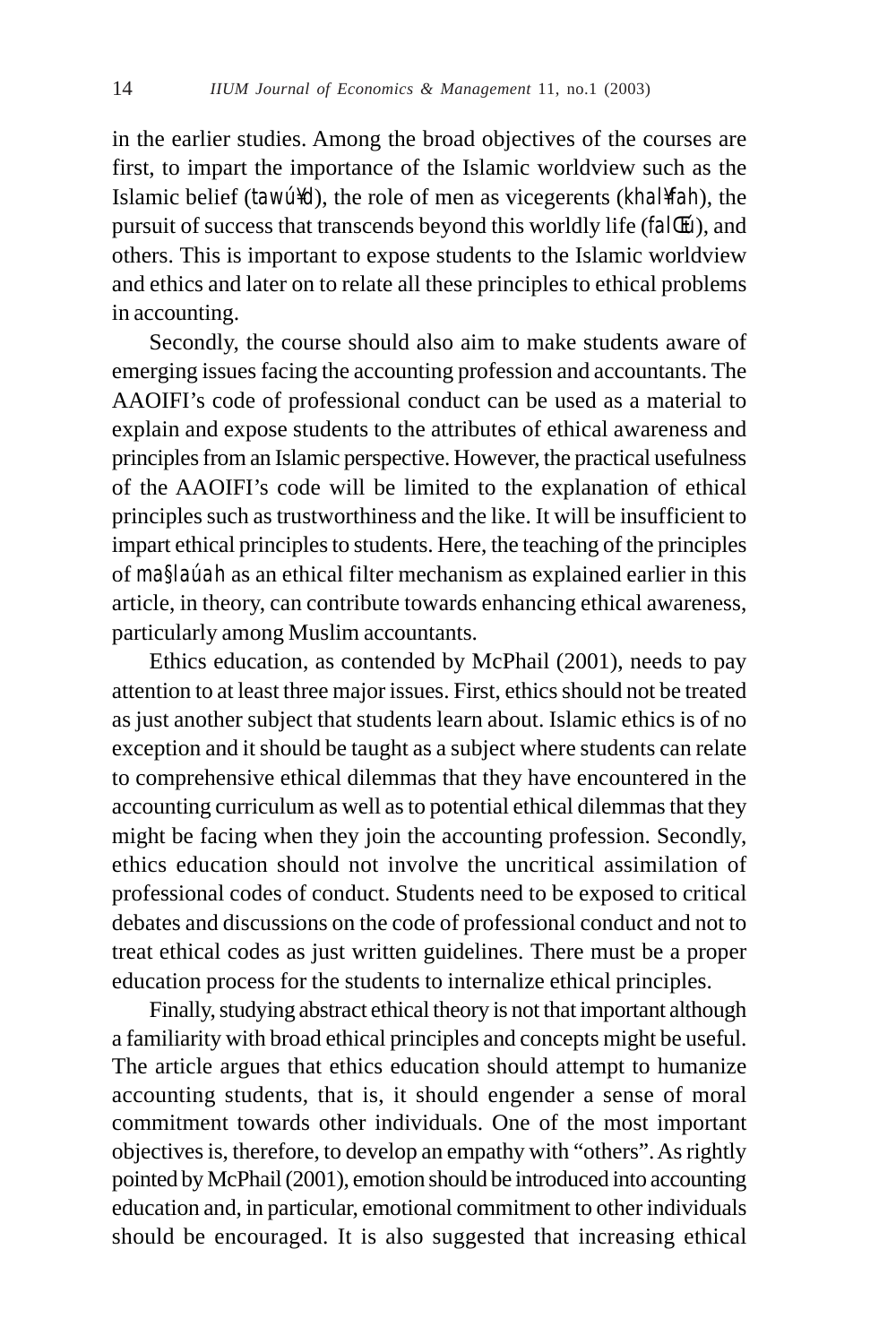commitment to other individuals may go some way towards combating the tendency for accountancy to dehumanize other people.

## 6. CONCLUSION

This paper attempts to open a new frontier of debate on the issue of ethics in accounting by offering a perspective which is rather different in its orientation. As part of the accounting education process, students should be taught accounting not simply as a technique but they should realize its different roles in the society (Cooper and Sherer, 1984). Accountants should be trained and aware that they have multiple responsibilities (e.g., ASSC, 1975) and that they are accountable to many stakeholders (e.g., Gray et al., 1987), in addition to their superiors, the management or the client and shareholders as normally understood.

Future accountants should also be oriented as moral arbiters in the society to ensure the responsibility and transparency of an organization's internal procedures. The public image of accountants is that they are trustworthy professionals. Because of their expertise and unique relationship with the client, the accountant would be the only person with sufficient knowledge, ability and motivation to make company disclosure in the public interest (Ruland and Lindblom, 1992).

From an Islamic ethical perspective, in order to fulfill this expectation of the public, accountants need to understand that, first, they are responsible to the public and, second, by fulfilling this responsibility (*amŒnah*) based on truth and justice, their actions will be considered as virtous deeds (*<sup>c</sup> amal §Œliú*). The success or failure of human life as viewed by Islam transcends this worldly pleasure to the judgement and reward by God in the hereafter (Hassan, 1995). As contended by this paper, the principles of *ma§laúah* can contribute to establishing guidelines for ethical judgement for accountants. In this sense, the principles of *ma§laúah* function as an ethical filter mechanism, by providing three levels of judgement to be used by accountants when resolving ethical conflicts. The study of the Islamic worldview and ethics provides a different ethical dimension on accounting education. Here, the debates on ethics in accounting education need to start on values, not on codes of professional conduct, and on responsibilities, not on rules.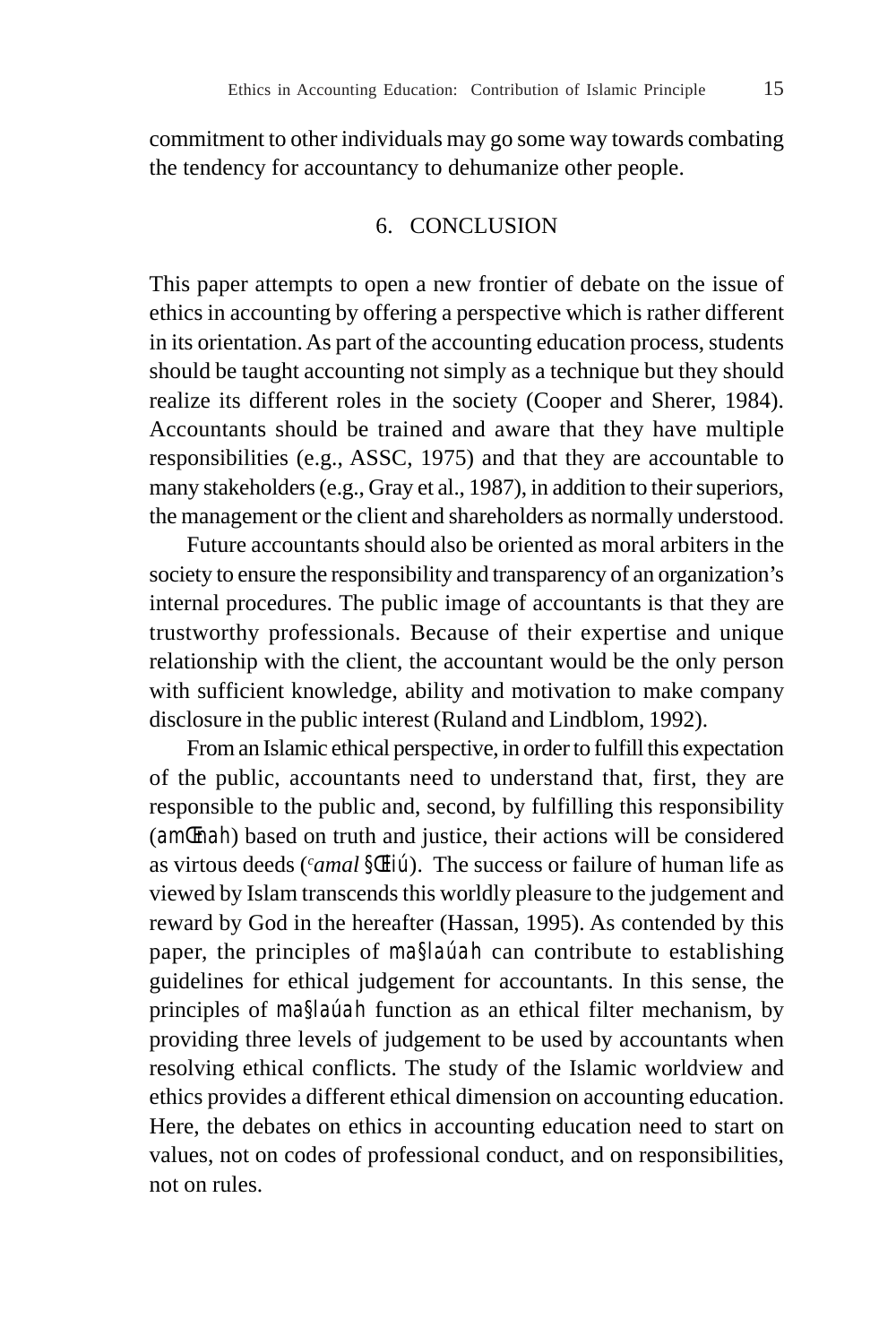#### **REFERENCES**

- Abu-Sulayman, A.H. *Crisis in the Muslim Mind.* Herndon, USA: International Institute of Islamic Thought, 1994.
- Accounting and Auditing Organizations of Islamic Financial Institutions (AAOIFI). *Code of Ethics for Accountants and Auditors of Islamic Financial Institutions*, 1998.
- Accounting Standard Setting Committee (ASSC), *Corporate Report*, 1975.
- Ali, A.Y. *The Holy Qur'Œn: Text, Translation and Commentary*, Washington: American International Printing, 1946.
- American Institute of Certified Public Accountants (AICPA). *Anderson Report*, 1986.
- Armstrong, M. "Ethics and Professionalism in Accounting Education." *Journal of Accounting Education*, 5 (1993): 77-92.
- al-Attas, S.N. *Prolegomena of Metaphysics of Islam.* Kuala Lumpur: International Institute of Islamic Thought and Civilisation, 1995.
- al-Faruqi, I.R. *Tawú¥d: Its Implications for Thought and Life.* Herndon, USA: International Institute of Islamic Thought, 1982.
- Beattie, V., and M. Jones. "The Use and Abuse of Financial Graphs in Annual Reports." *Accounting and Business Research* (1992).
- Briloff, A.J. "Accountancy and the Public Interest." *Advances in Public Interest Accounting*, Vol. 1, edited by M. Neimark, Connecticut, USA: Jai Press, 1986: 1-14.
- Carpenter, D. "Accounting Profit and Its Potential for Encouraging Corporate Responsibility." *Proceedings of the First Asian Pacific Interdisciplinary Research in Accounting Conference*, Sydney, 1995.
- Carroll, R. "A Model for Ethical Education in Accounting." In *Ethical Issues in Accounting*, edited by C. Gowthorpe and J. Blake, London, UK: Routledge, 1998.
- Clikeman, P., and S. Henning. "The Socialization of Undergraduate Accounting Students." *Issues in Accounting Education*, February (2000): 1-17.
- Cohen, J., and L. Pant. "Accounting Educators' Perception of Ethics in the Curriculum." *Issues in Accounting Education*, Spring (1989): 70-81.
- *Concise Oxford Dictionary*, Oxford, 1978.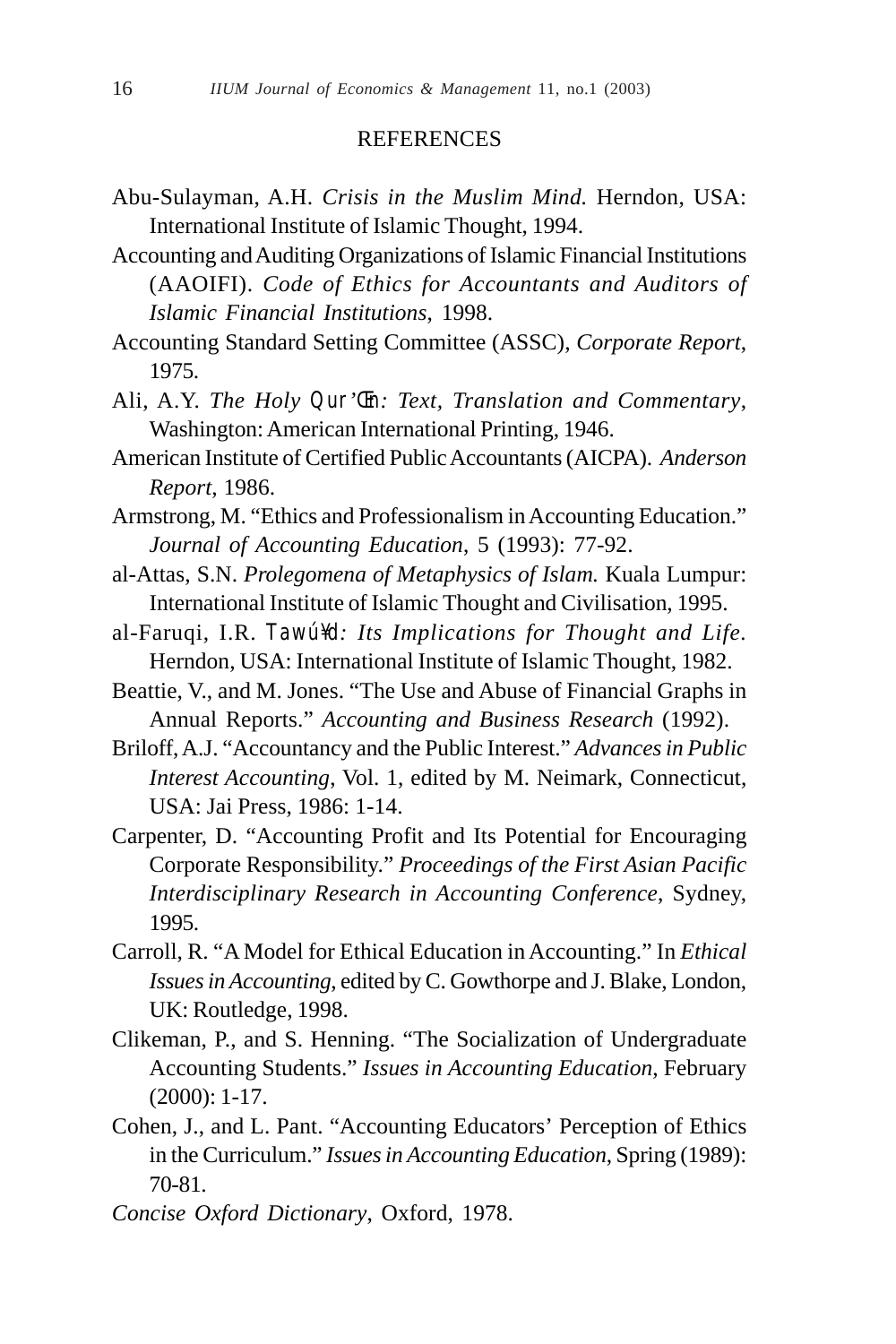- Cooper, D., and M. Sherer. "The Value of Corporate Accounting Reports – Arguments for Political Economy of Accounting." *Accounting, Organizations and Society* 9 (1984): 201-32.
- Dunn, J., J. McKernan, and P. O'Donnell. "The Ethical Development and Socialisation of Accountants," *Proceedings of the Interdisciplinary Perspective on Accounting Conference*, Manchester, 2000.
- Francis, J.R. "After Virtue? Accounting as a Moral and Discursive Practice." *Accounting, Auditing and Accountability Journal* 3 (1990): 5-17.
- Fulmer, W., and B. Cargile. "Ethical Perceptions of Accounting Students: Does Exposure to a Code of Ethics Help?" *Issues in Accounting Education*, Spring (1987): 207-19.
- Gaa, J.C. "A Game Theory Analysis of Professional Rights and Responsibilities." *Journal of Business Ethics* 9 (1990): 159-69.
- Gambling, T., and R.A.A. Karim. *Business and Accounting Ethics in Islam.* London: Mansell, 1991.
- Gray, R., D. Owen, and K. Maunders. *Corporate Social Reporting: Accounting and Accountability.* London: Prentice Hall, 1987.
- Hamid, S., R. Craig, and F. Clarke. "Religion: A Confounding Cultural Element in the International Harmonization of Accounting." *Journal of Accounting Finance and Business Studies* (ABACUS) 29 (1993).
- Hassan, M.K. "Worldview Orientation and Ethics: A Muslim Perspective." *Proceedings of the International Conference on Development, Ethics and Environment*, Kuala Lumpur, 1995.
- Hauptman, R., and F. Hill. "Deride, Abide or Dissent: On the Ethics of Professional Conduct." *Journal of Business Ethics* 10 (1991): 37-44.
- Jeffrey, C. "Ethical Development of Accounting Students, Nonaccounting Business Students, and Liberal Arts Students." *Issues in Accounting Education* 8 (1993): 86-96.
- Kamali, M.H. "Source, Nature and Objectives of Shariah." *The Islamic Quarterly* (1989).
- Lehman, C. "Accounting Ethics: Surviving Survival of the Fittest." In *Advances in Public Interest in Accounting* Vol. 2, edited by M. Neimark, Connecticut, USA: Jai Press, 1988: 71-82.
- Loeb, S.E., and J. Rockness. "Accounting Ethics and Education: A Perspective." *Journal of Business Ethics* 11 (1992): 485-90.